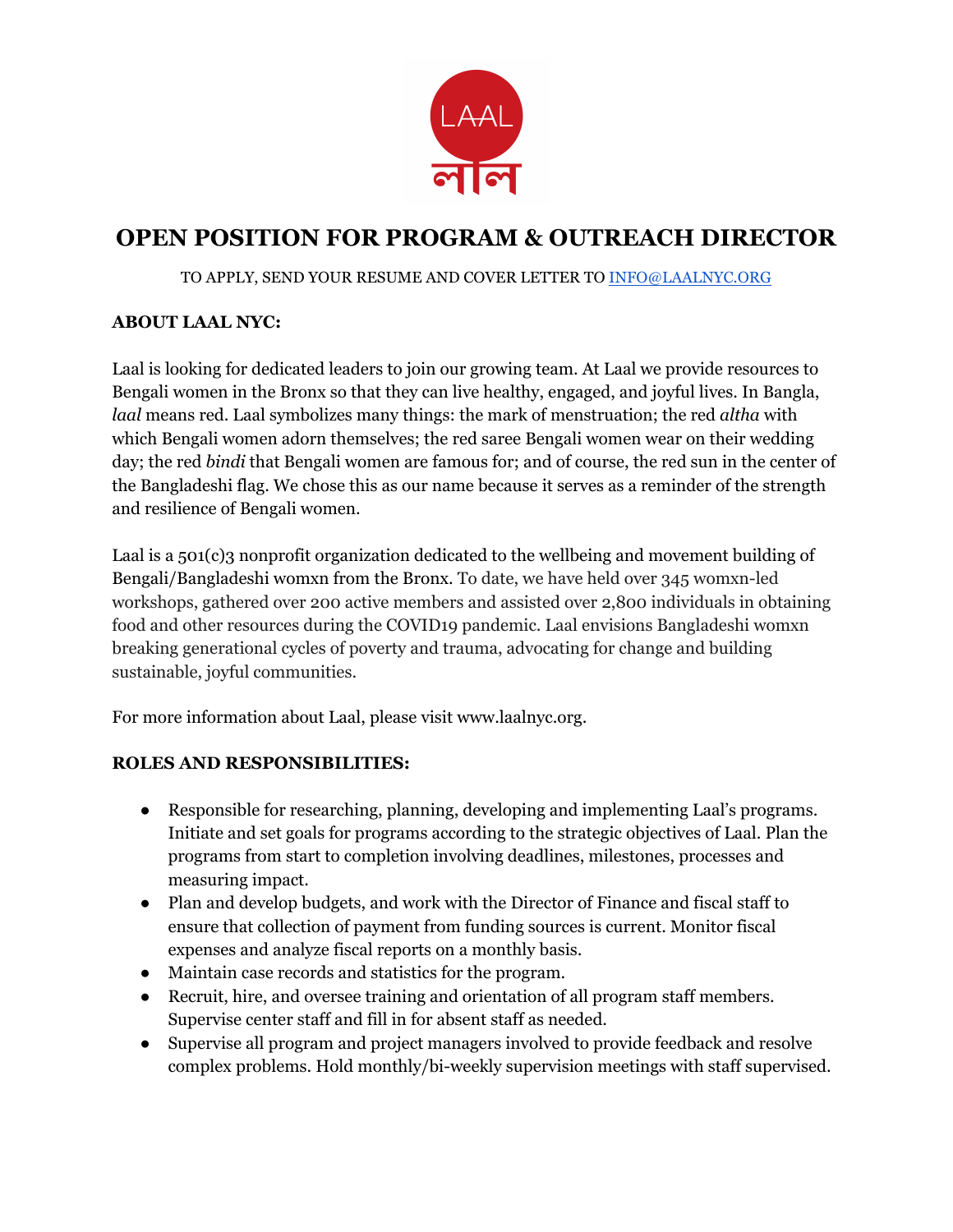

- Devise evaluation strategies to monitor performance and determine the need for improvements.
- Administer personnel policies and procedures under the guidance of Laal's employee Handbook.
- Ensure program operations and activities adhere to legal guidelines and internal policies.
- Strong project management skills managing complex, multifaceted projects resulting in measurable successes and program growth.
- Experience having worked with a high-performance, collaborative, constructive peer group.
- Maintains and supervises use of equipment, supplies and facilities.
- Attends community, coalition, government agency and staff meetings as designated.
- Develop regular communication with contract managers for programs supervised and act as liaison with funding sources.
- Ensure all programs meet contractual goals and reporting requirements.
- Prepare proposals for the development, expansion and continuation of programs in coordination with the Development team and ED.
- Participate in, and encourage staff to become involved in, agency events.
- Act as liaison with the community and developing genuine partnerships with Laal's community partners and advocates.
- Perform additional duties as assigned by ED.

## **REQUIREMENTS:**

- Requires a Bachelor's degree in relevant or a related field. Master's degree preferred.
- At least 5 years of experience with two of those in a team management role.
- Proficient in using technology as a management reporting tool and for program management.
- Strong project management and organizational skills with the ability to work effectively in collaboration with diverse groups of people with measurable outcomes. Excellent verbal and written communication skills with exceptional attention to detail.
- Personal qualities of integrity, credibility, and a commitment to and passion for Laal's mission.
- Action-oriented, entrepreneurial and adaptable.
- Ability to thrive in a fast-paced environment.
- Ability to work quickly, juggle multiple projects, thrive under time pressure, and adapt to evolving circumstances.
- Confidence to take initiative and make decisions proactively.
- Strong people skills, emotional intelligence, and ability to work well with others.